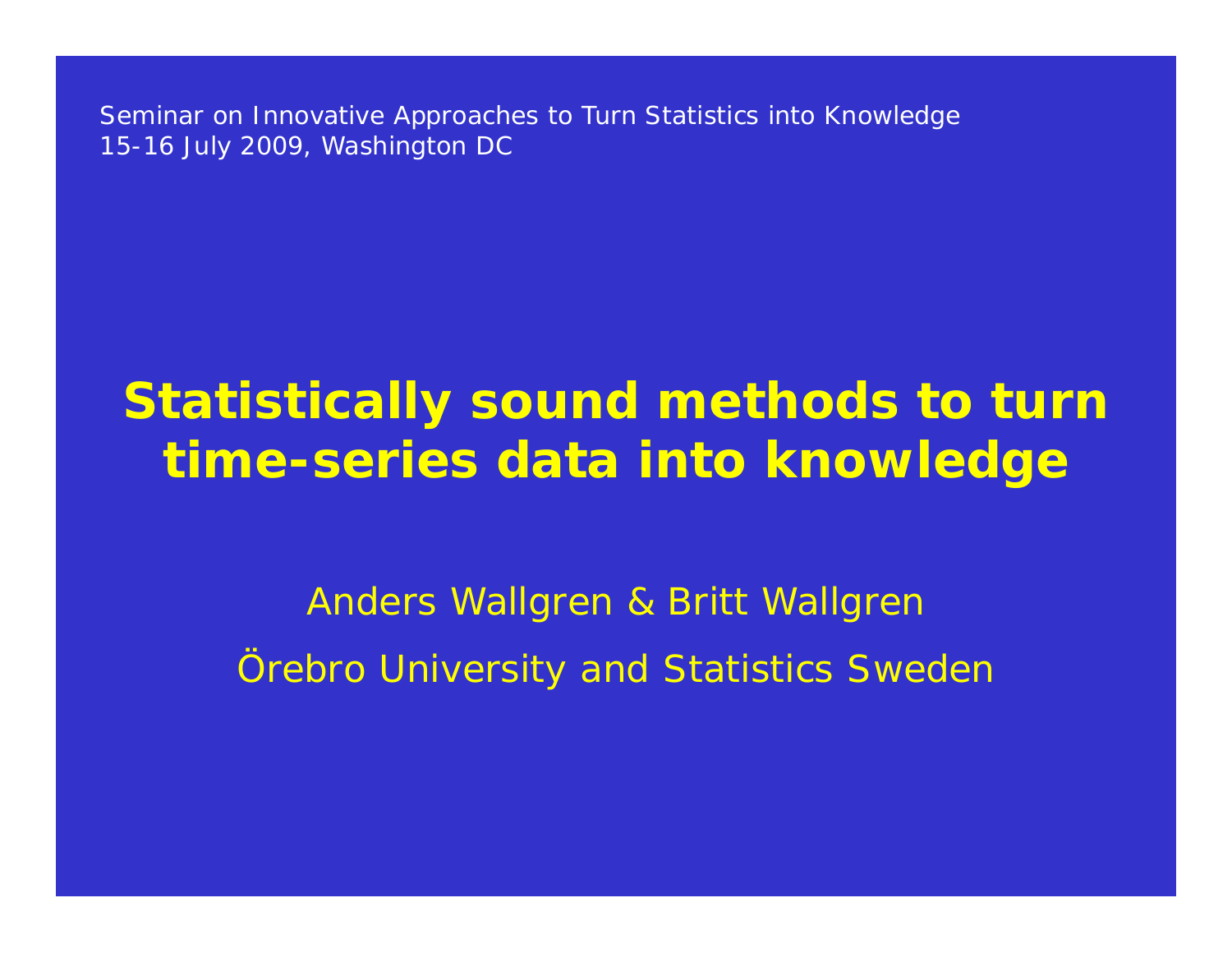#### **How do we turn statistics into knowledge?**

Are there quality aspects here?

Yes, there are three quality aspects here:



At NSI:s we think ofquality of estimates one by one

- not on patterns in data
- not on the knowledge we give rise to

Find patterns in data Distinguish between different patterns Control for disturbing factors Cause and effectControl for confounding variables

Is it true what you say? Have you forgotten something important? Is it understandable?Is it interesting?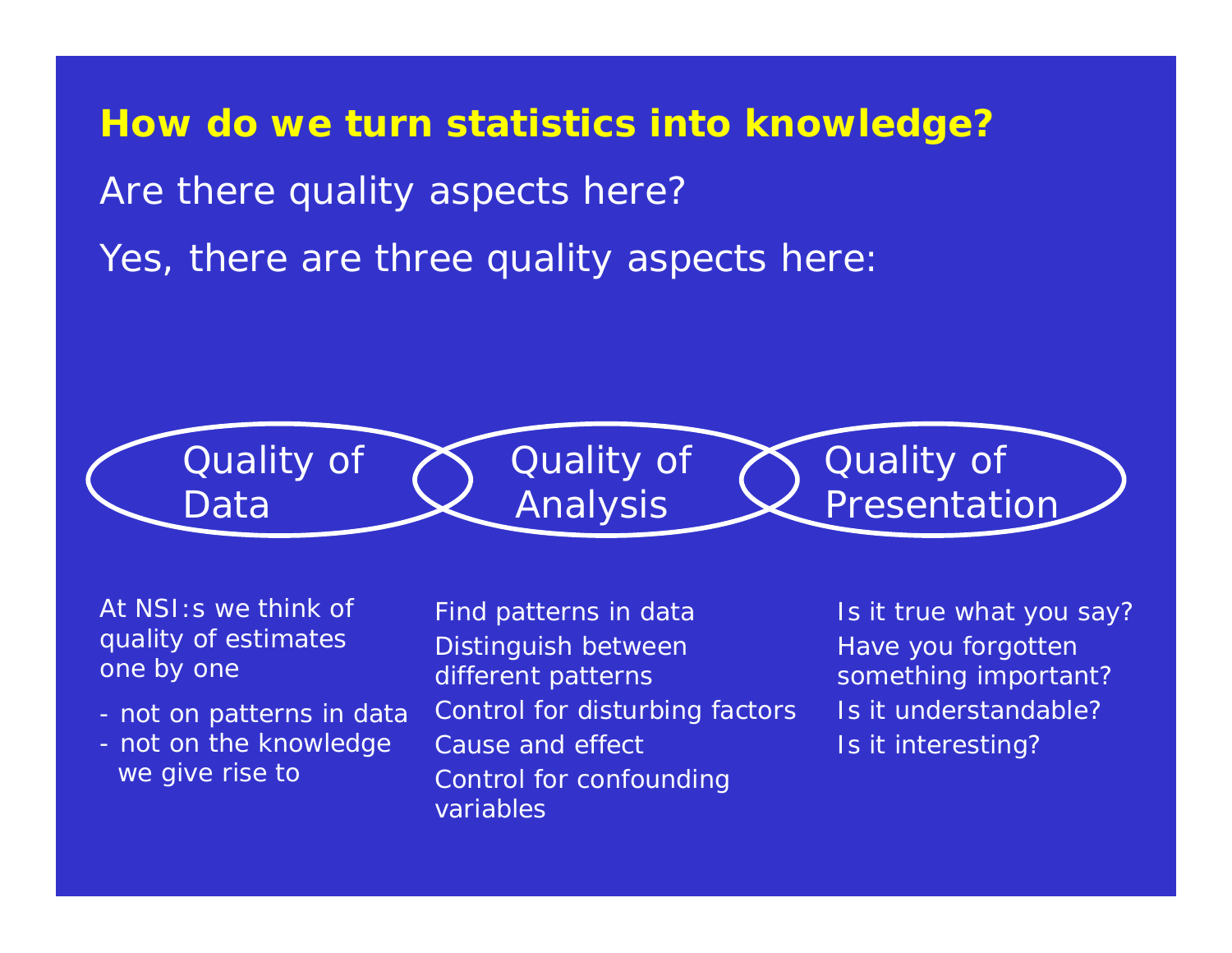

## Example 1: **Yearly data don't describe changes within years**

**Real case: Planned investments in manufacturing 89/90 + 5 %!**

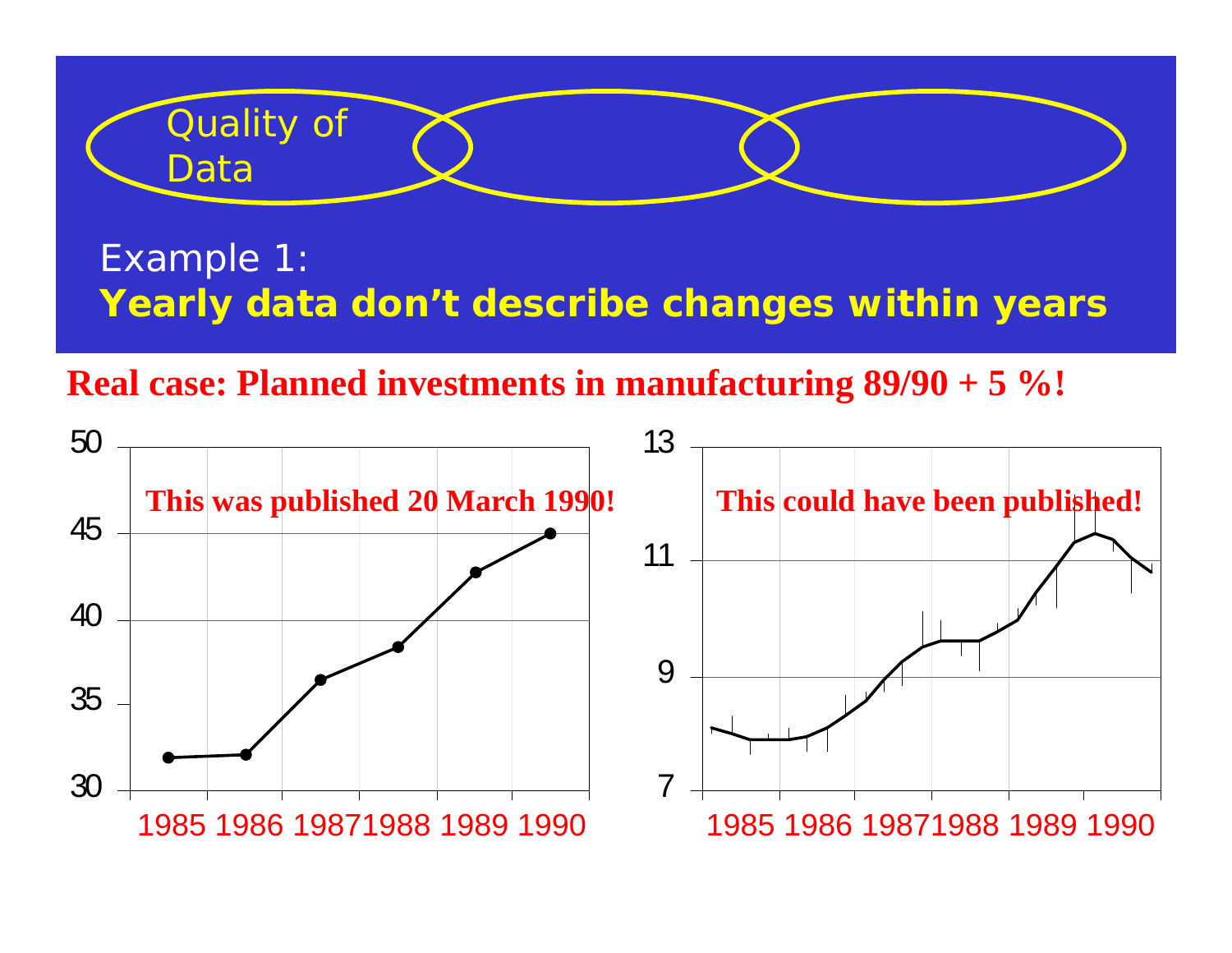

Example 2: Quality of **different sources**

**Murder/manslaughter in Sweden 1975-2005** Number of persons/cases per 100 000 inhabitants 1. Reported 2. Persons found guilty 3. Persons killed

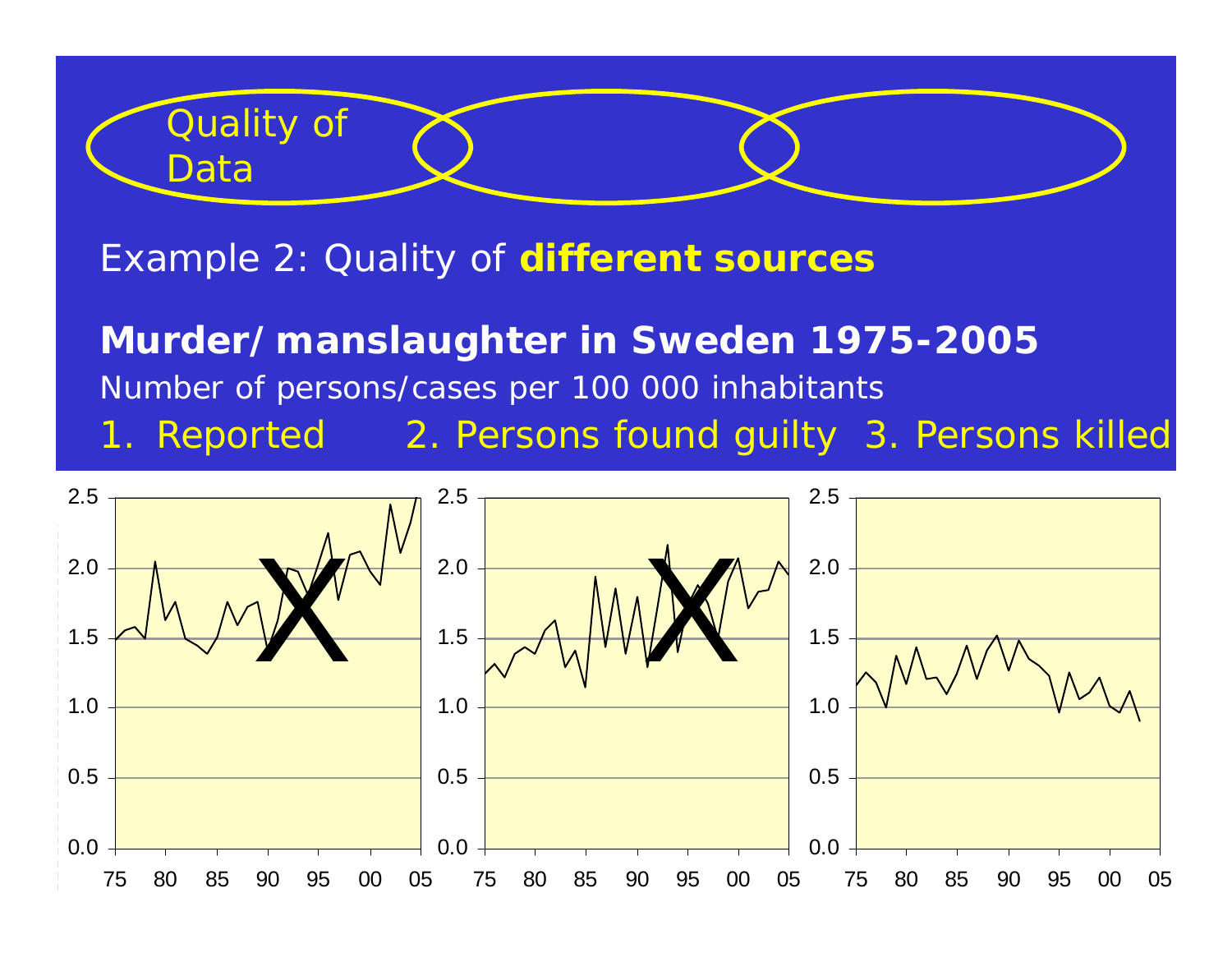## Example 3: Number of persons depends on the size of the population – **a disturbing factor here!**

Employment ratio among persons

Employed persons in Sweden

Quality of

Analysis

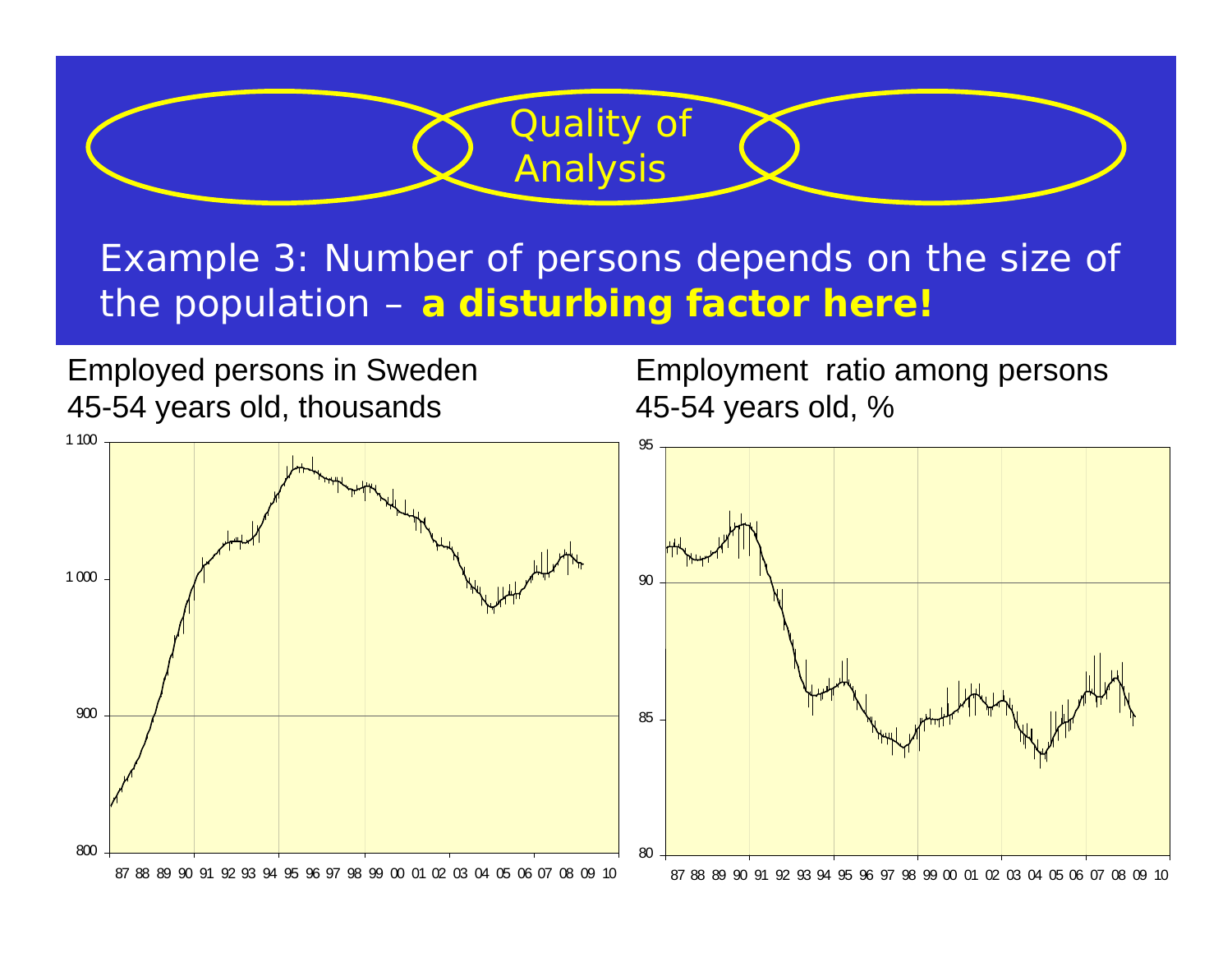## Example 4: Is segregation in Gothenburg increasing? *13 parts of the city of Gothenburg are compared:*

Quality of

Analysis

**Analysis: Disturbing factors must be eliminated/controlled! Remove the trends in both variables! More variables than two!Control for differences in age distribution!**

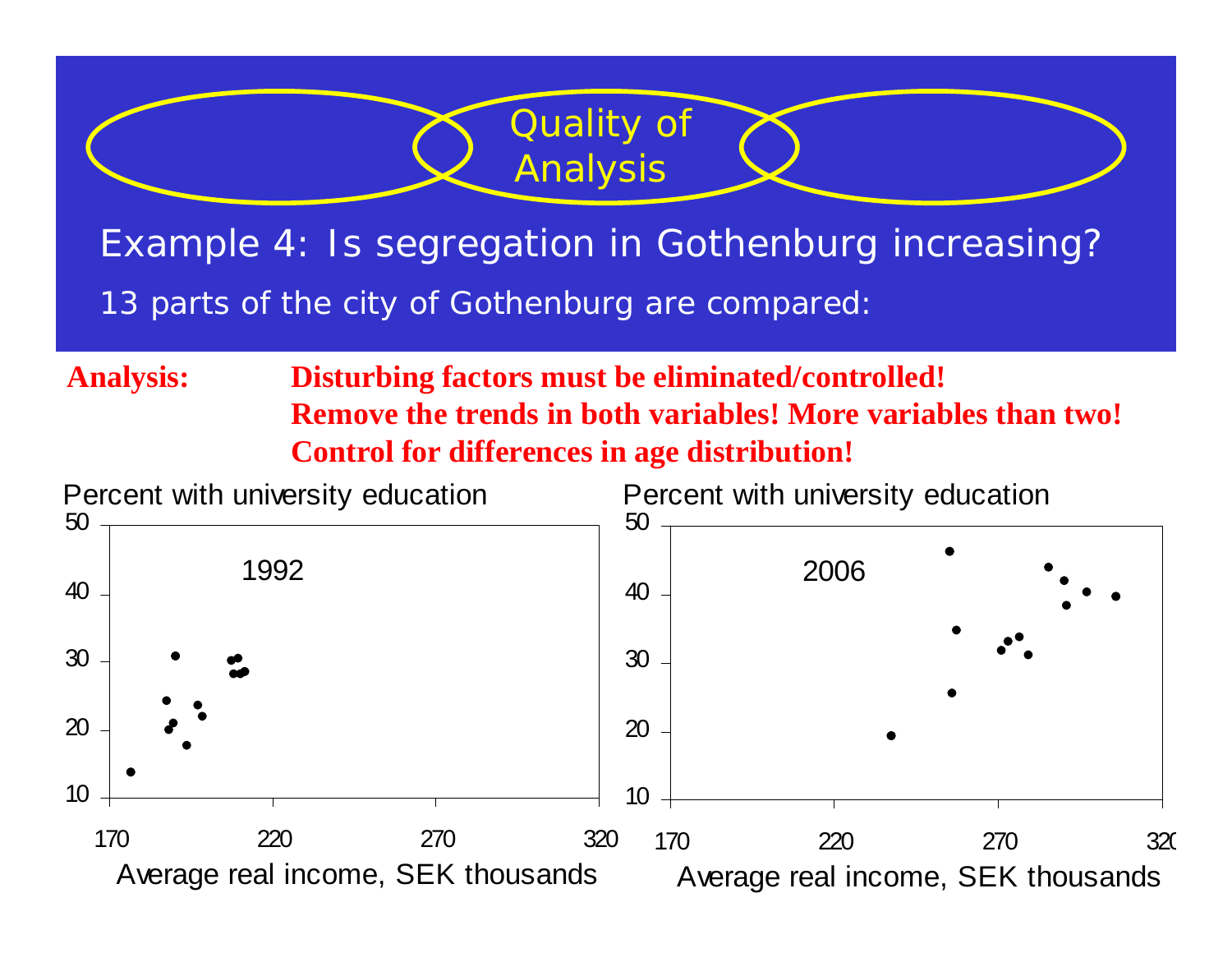

Example 4: Is segregation in Gothenburg increasing? *Both variables are corrected for differences in age distributions*

Percent with university education compared with the entire Gothenburg

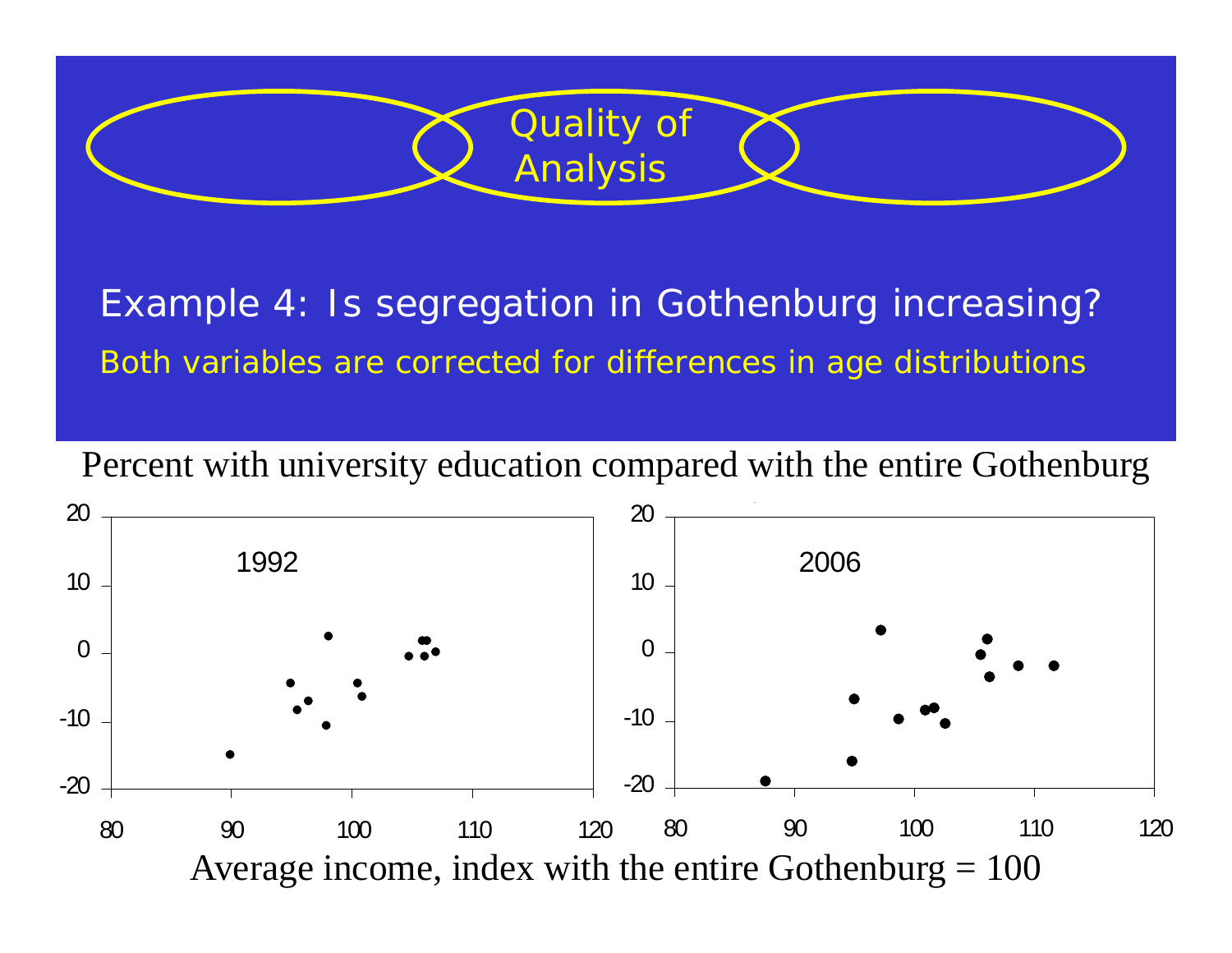

Edward Tufte:*The Visual Display of Quantitative Information*  "Above all else show the data!"

William Cleveland: *The Elements of Graphing Data* "Make the data stand out!" Perception, Trellis Displays

Wallgren et al: *Graphing Statistics & Data*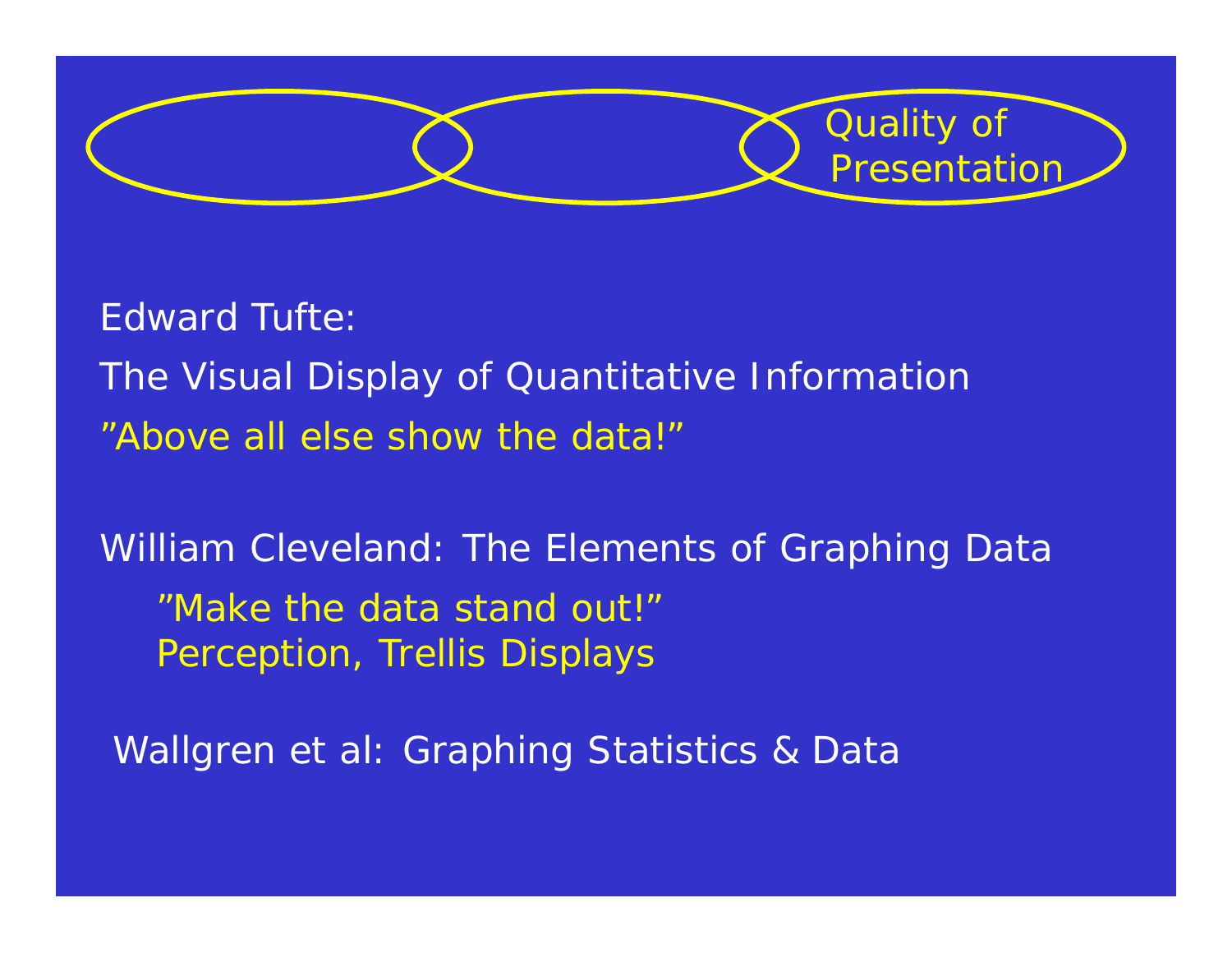### **How do we turn statistics into knowledge?**



#### **Conclusions:**

- Storytelling is my message true?
	- -Do investments go up or down?
	- -Do murders go up or down?
	- -Does employment go up or down?
	- -Does segregation increase or not?

Misleading charts are dangerous – the effect of visualization can be very strong!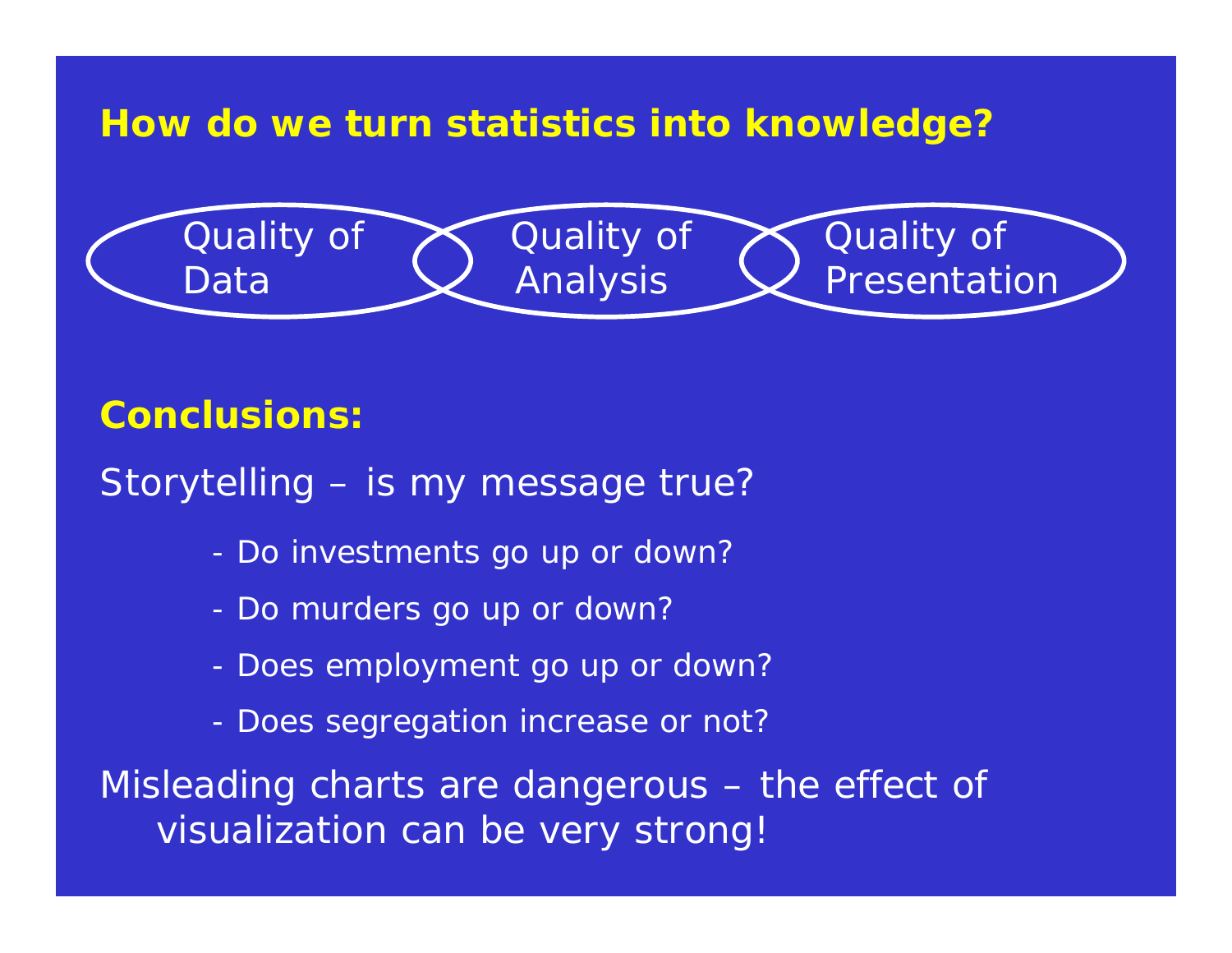**How do we turn statistics into knowledge?**



We think that the Analysis part of the chain is the weakest!

There are plenty of good data There are many good IT-tools for presentation But we lack good analysis!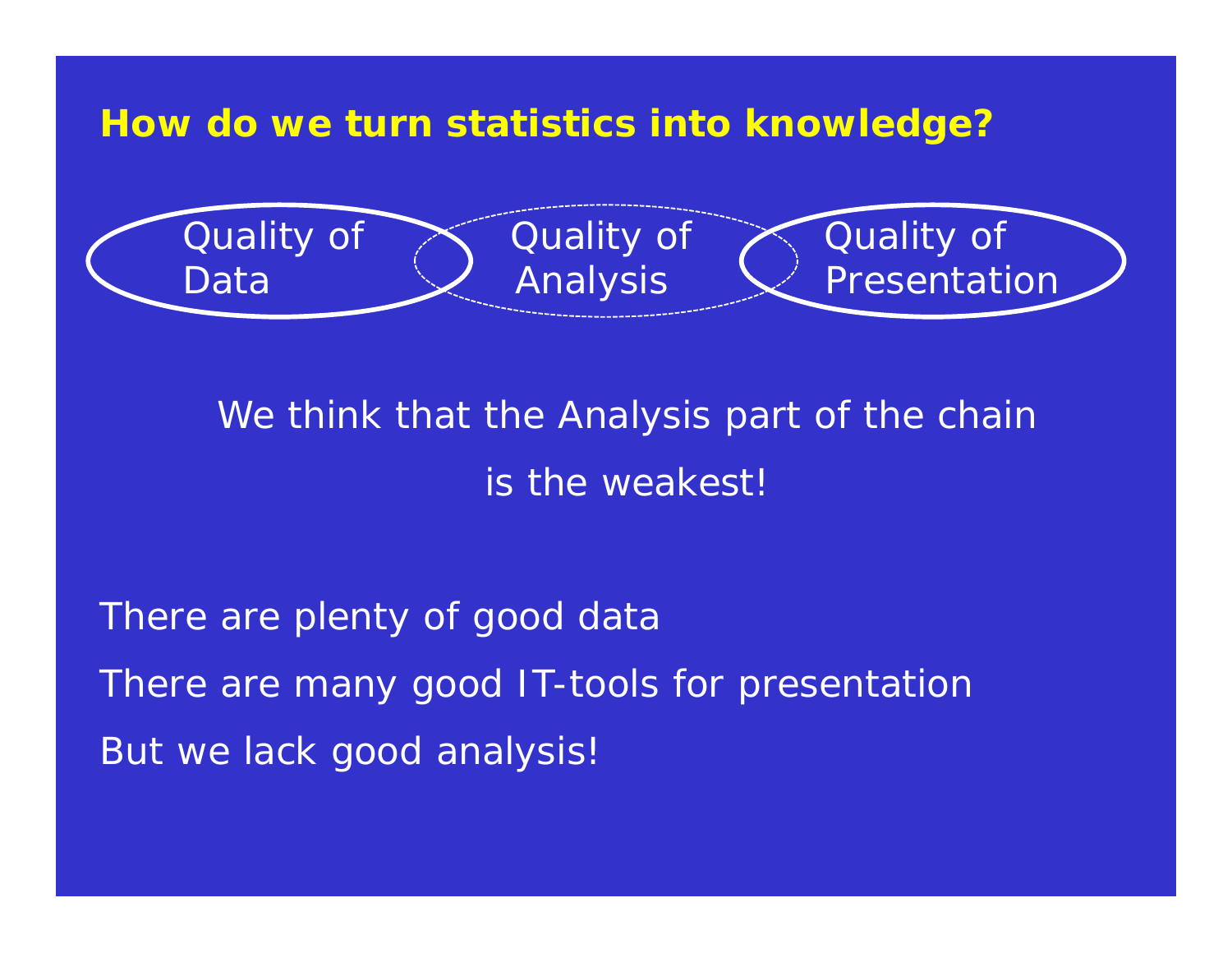**How do we turn** *time-series data* **into knowledge?**

## **1. Let the users do it themselves**

- Difficult for most users
- -Risk for misleading charts

#### **2. We do the analysis ourselves**

- - "We" = a small team of experts that develop the methods for analysis and design the reports
- - Every month/quarter/year a time-series database is updated
- - Every month/… a large number of standardized reports are updated by the regular staff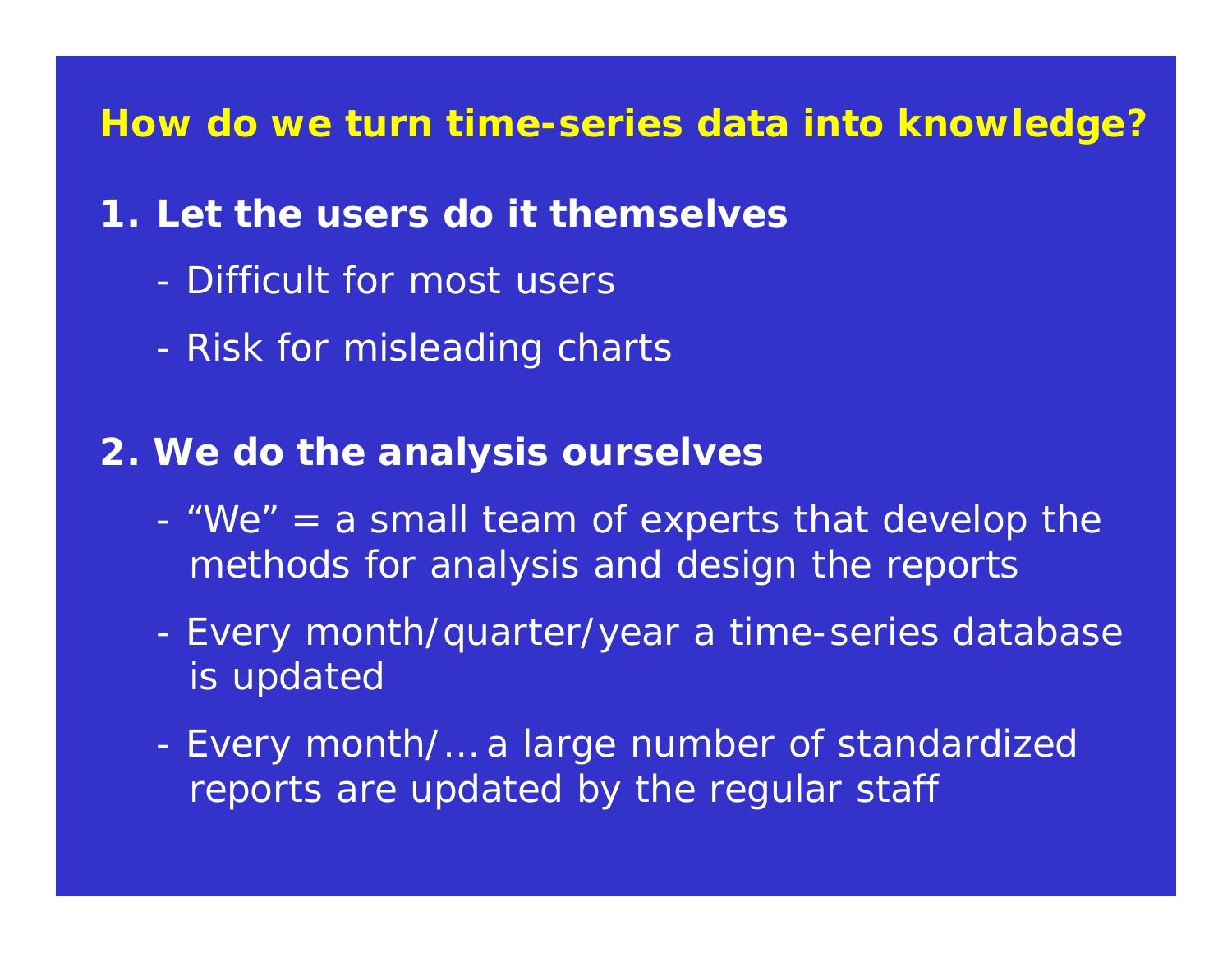- - Every month/quarter/year a time-series database is updated
- - Every month/… a large number of standardized reports are updated by the regular staff

#### What is typical here:

- -Often a very large number of time-series
- - Many similar time-series for a large number of groups/domains of study
- -Same kind of analysis can be used at a large scale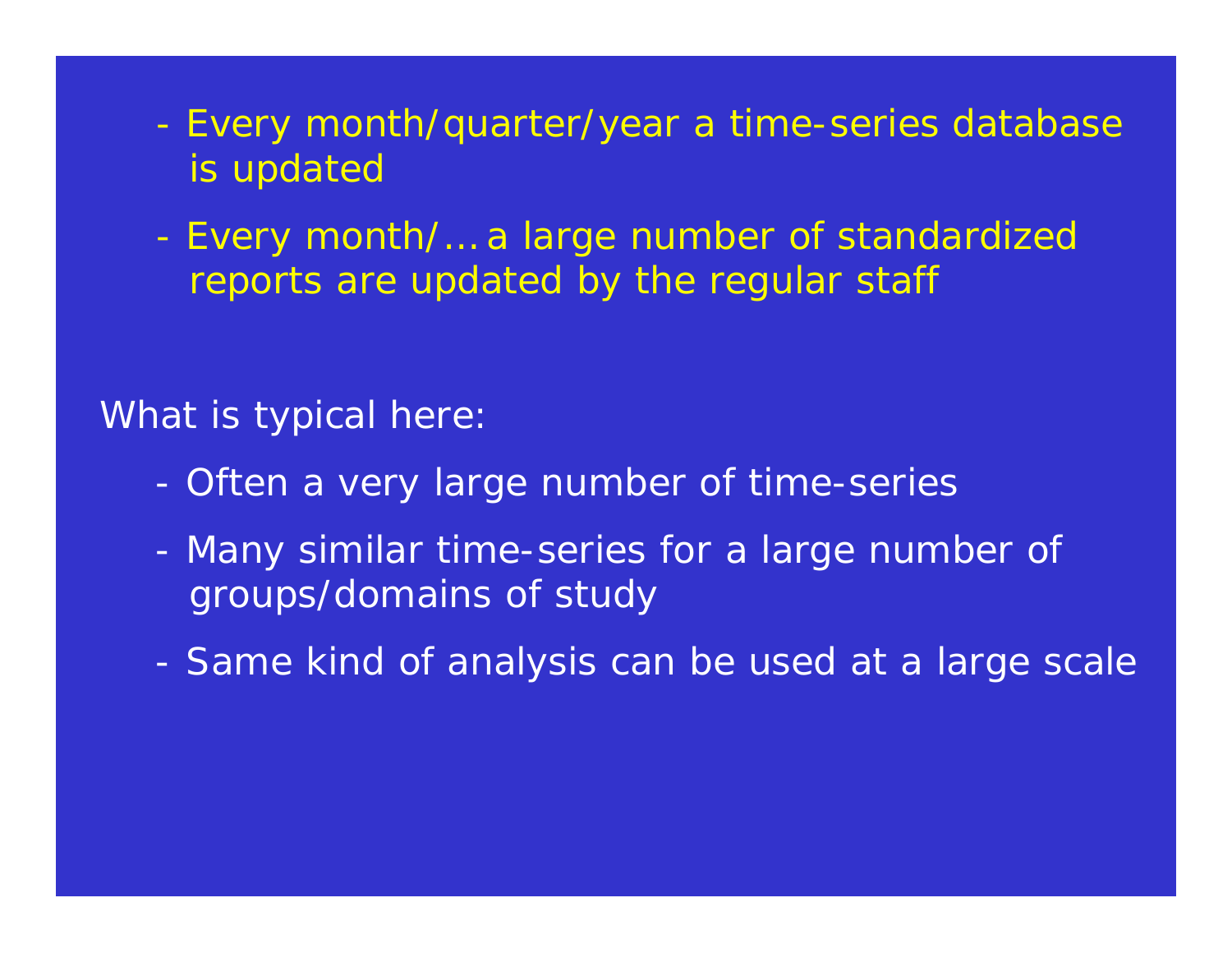Three examples (the first will be shown):

- 1. One manufacturing enterprise with 200 employed 1 600 monthly time-series describing sales
- 2. Accident rates:
	- 300 municipalities, 3 age classes, 2 sexes and 3 kinds of accidents
	- 5 400 yearly time-series
- 3. Labor Force Survey: about 15 000 monthly series Labor force participation for a large number of subpopulations by age, sex, region, education, …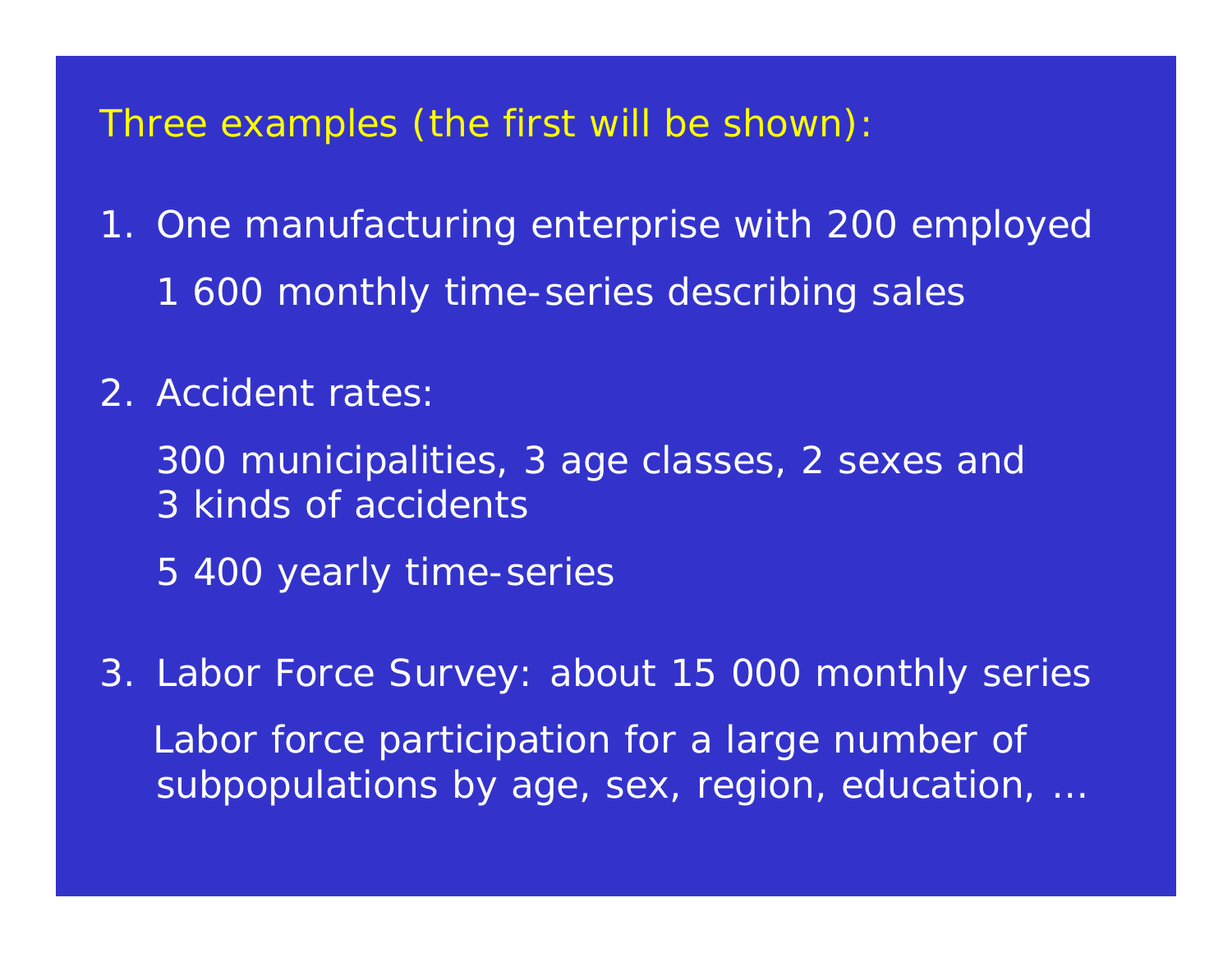## 1. One manufacturing enterprise with 200 employed 1 600 monthly time-series describing sales:

|                 | $\pmb{\times}$ | Namn A                                       | Storlek   Typ |                    |
|-----------------|----------------|----------------------------------------------|---------------|--------------------|
| Monthly reports |                | <sup>[4]</sup> 1 Report_enterprise group.xls | 681 kB i      | Microsoft          |
|                 |                | 中 2 Segments.xls                             | 685 kB        | Microsoft          |
|                 |                | <sup>[4]</sup> 3 Countries.xls               | 788 kB i      | Microsoft          |
|                 |                | 4 Customers.xls                              |               | 1 436 kB Microsoft |
|                 |                | 图 5 Product groups.xls                       |               | 2 196 kB Microsoft |
|                 |                | 图 6 Factory1_articles.xls                    | 1130kB        | Microsoft          |
|                 |                | 图 7 Factory2_articles.xls                    | $1060$ $kB$ . | Microsoft          |
|                 |                |                                              |               |                    |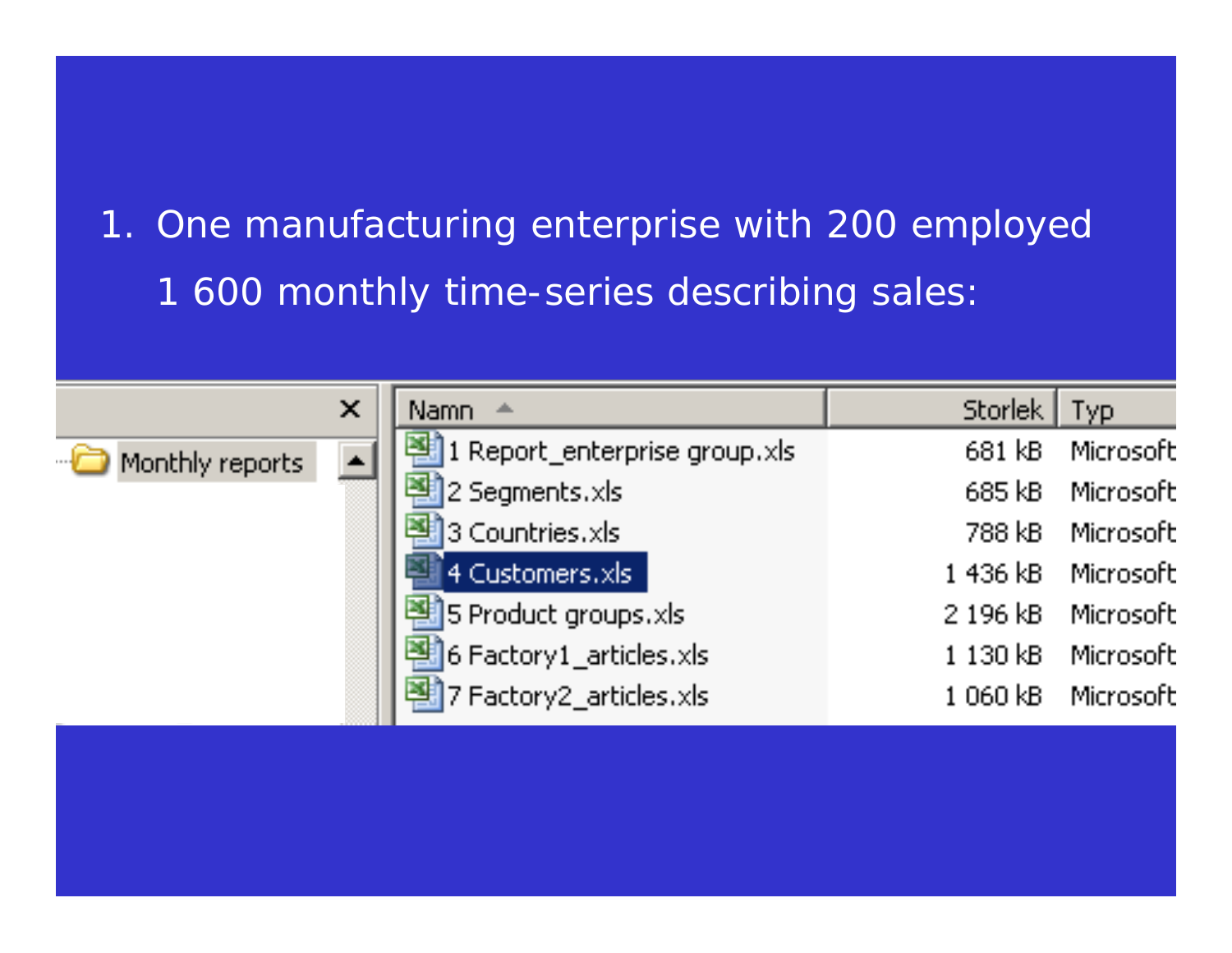